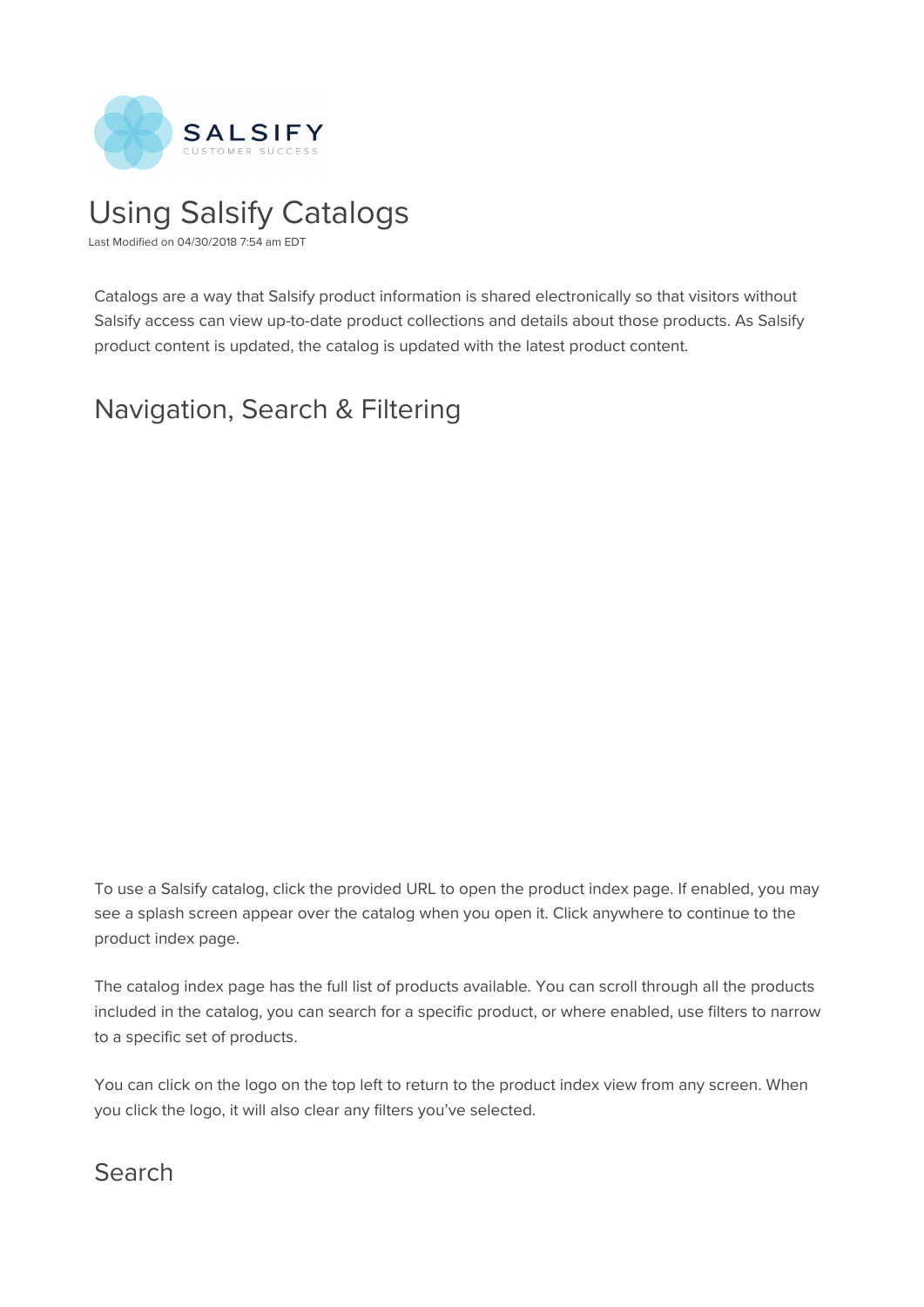To search for a specific product, enter either the product name or product ID in the search box at the top of the page and press enter, or click the magnifying glass to search.

#### Product Filters

On the left side of the page, you can filter products by the attributes listed. You can collapse and expand the lists of options by using the + or - in front of the filter's header. Click an option to narrow your results to those products. The number next to the option indicates how many products will be returned with the option. As you select filters, active filters will appear at the top of the filter column.

You can click more than one filter to combine filters and narrow results even further. Click the x next to a filter option to remove the filter and expand your product results.

### Select Products

You can further narrow your results to only the products you're interested in by selecting them. Hover over the product index results and click Select to add products to your selection list.

You can also select products from the product's details page, which you can view by clicking on the product thumbnail on the product index page. Selected products will display a green checkmark circle displayed on the top right corner of the thumbnail image.

To view the products you've selected, click the green *View Selected* button at the top right menu bar. The number next to View Selected indicates the number of products you've selected. You can view individual products by clicking the thumbnail image. To remove product(s) from the selected products, either: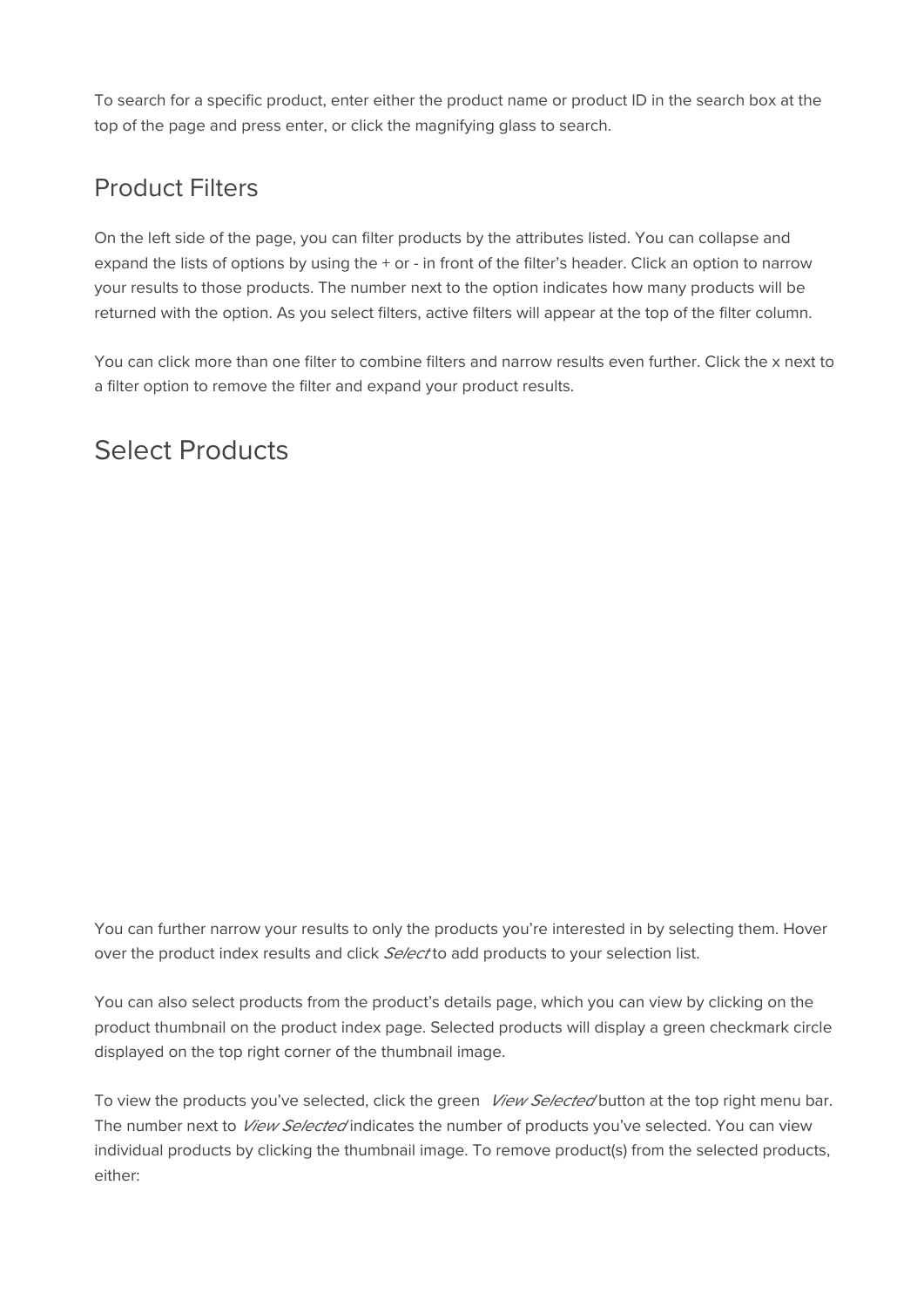- $\bullet$  Hover over the product you want to remove and click the *Selected* bar at the top of the product to remove it.
- Click the red *Clear Selected* button at the top of the page, then click *Clear All* to confirm your choice to clear the products.

### View Product Details Page

Click a product's thumbnail to view the product content included in the catalog. Content is organized into sections, with digital assets appearing along the left column.

If a digital asset property has more than one asset to view, a series of dots will appear under the first asset indicating the number of assets in the property. Use the left and right arrows to navigate through them.

In catalogs configured to allow individual asset downloads, use the button under the digital assets you want to download. When configured, you can also use *Export Digital Asset*s to have a link to a zip file of digital assets delivered to your email.

You can also add a product to your selected products list from the product details page. Click the blue Actions button, and choose Select Product.

#### Export Product Content & Digital Assets

Exports are an optional catalog feature and may not be available in the catalog you're viewing. Catalogs may have options to export a products spreadsheet, a zip file of digital assets, or both.